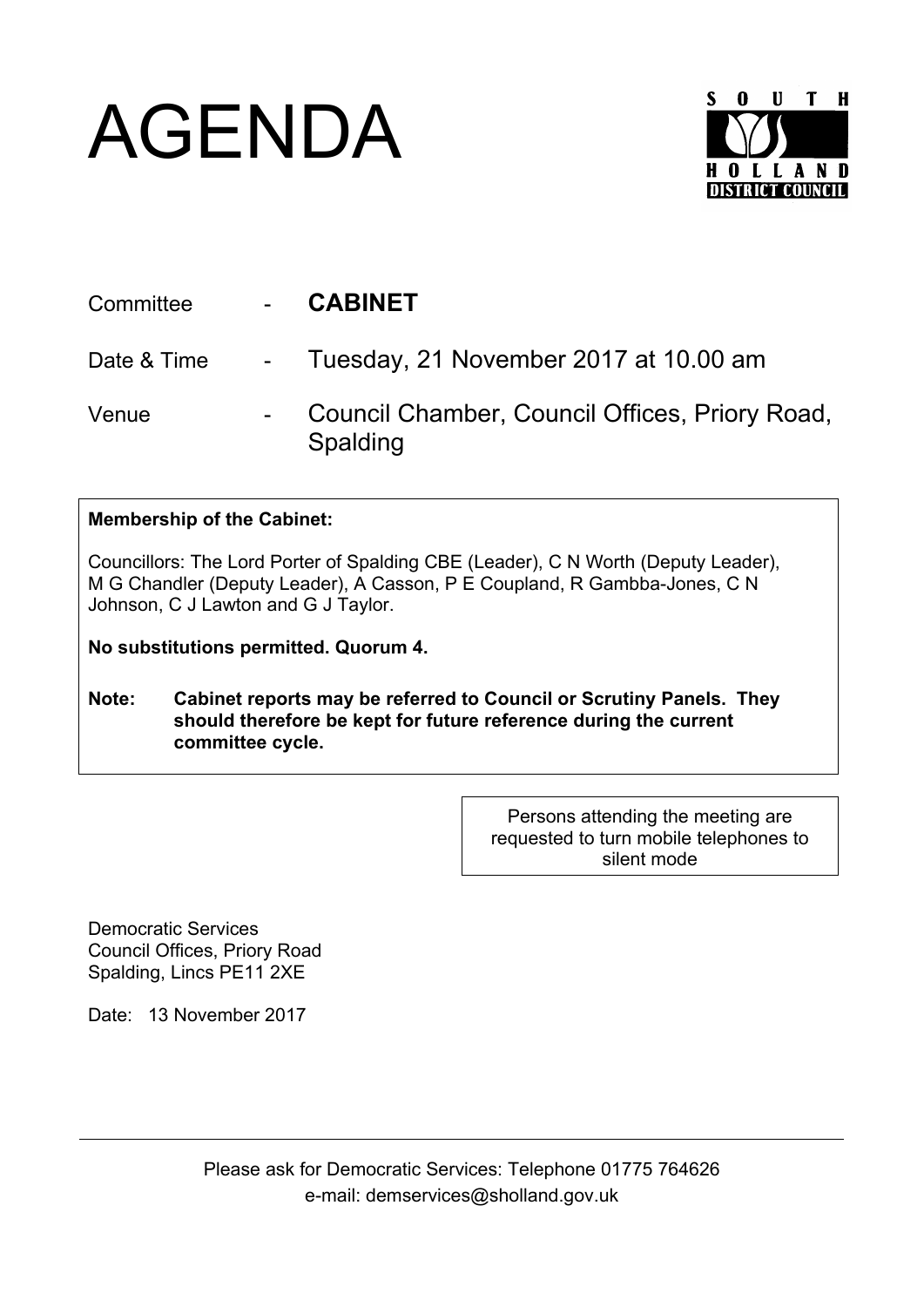## **A G E N D A**

- 1. Apologies for absence.
- 2. Minutes To sign as a correct record the minutes of the meeting of the Cabinet held on 19 September 2017 (copy enclosed). (Pages  $1 - 6$
- 3. Declarations of Interest. (Where a Councillor has a Disclosable Pecuniary Interest the Councillor must declare the interest to the meeting and leave the room without participating in any discussion or making a statement on the item, except where a Councillor is permitted to remain as a result of a grant of dispensation.)
- 4. Questions raised by the public under the Council's Constitution (Standing Orders).
- 5. To consider any matters which have been subject to call-in.
- 6. To consider matters arising from the Policy Development and Performance Monitoring Panels in accordance with the Overview and Scrutiny Procedure or the Budget and Policy Framework Procedure Rules.
- 7. Memorandum of Agreement between South Holland District Council and Breckland Council - To review the Memorandum of Agreement between South Holland District Council and Breckland Council (report of the Portfolio Holder for Governance and Customer and the Deputy Leader enclosed) (Pages 7 - 36)
- 8. Update on the Garden Waste Collection Pilot To update members on the outcome of the Garden Waste Collection trial and to seek approval to formalise this service into the base budget (report of the Portfolio Holder for Place and the Executive Director Place enclosed). (Pages 37 - 46)
- 9. Unreasonably Persistent Complaints and Customer Behaviour and Vexatious Requests Policy - To consider the draft Policy for dealing with Unreasonably Persistent Complaints and Customer Behaviour and Vexatious Requests (report of the Portfolio Holder for Governance and Customer enclosed). (Pages 47 - 60)
- 10. Regulation of Investigatory Powers Act (RIPA) Policy Update To ensure that the Council's Policy and Procedures are updated in the light of recommendations from the Office of the Surveillance Commissioner (report of the Portfolio Holder Governance and Customer enclosed). (Pages 61 - 64)
- 11. Corporate Health and Safety Policy 2017 To propose a revised Health and Safety Policy and to recommend its formal adoption and implementation (report of the Portfolio Holder Public Protection and the Executive Manager People and Public Protection enclosed). (Pages 65 - 90)